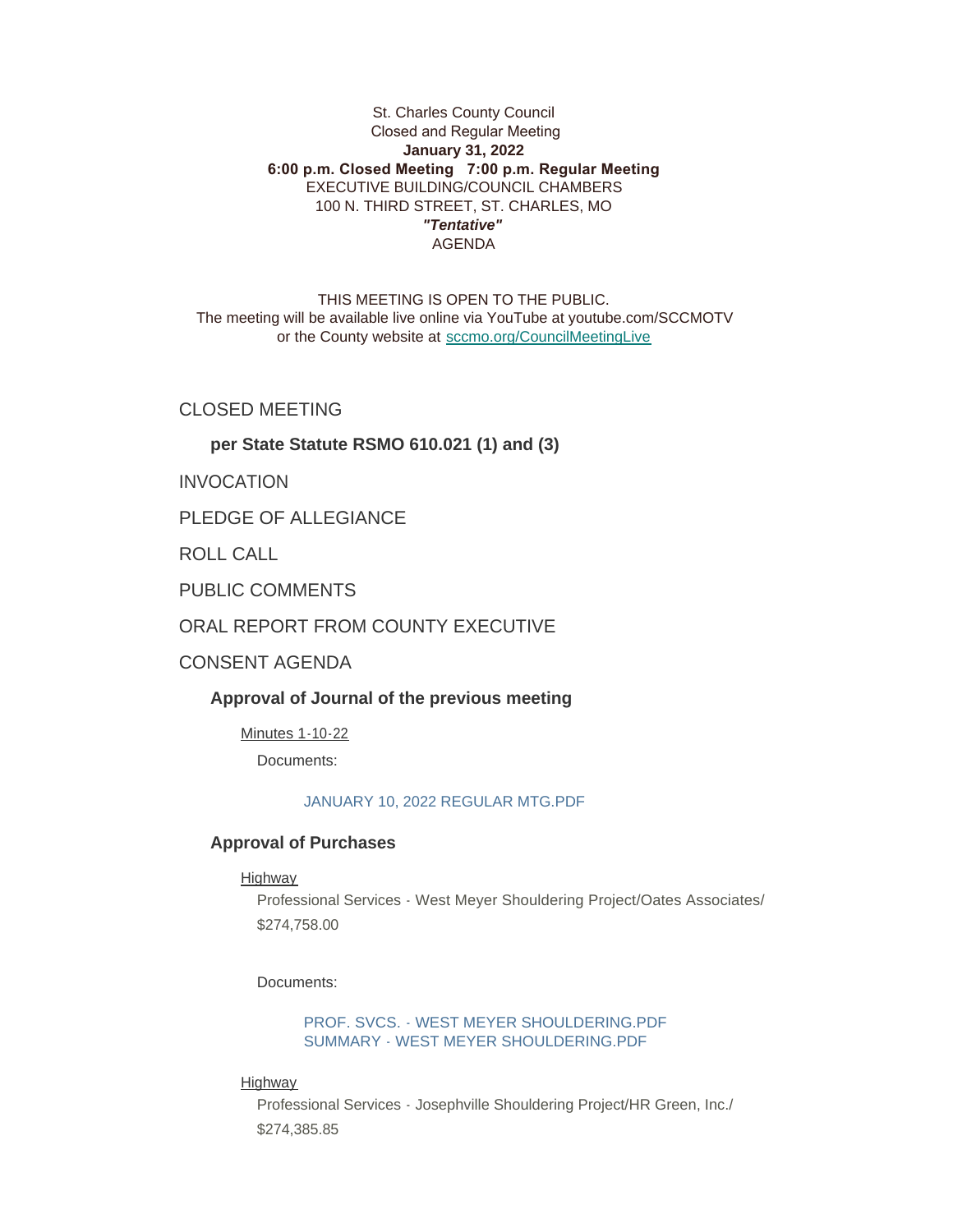Documents:

### [PROF. SVCS. - JOSEPHVILLE SHOULDERING.PDF](https://www.sccmo.org/AgendaCenter/ViewFile/Item/10521?fileID=31451) [SUMMARY - JOSEPHVILLE SHOULDERING.PDF](https://www.sccmo.org/AgendaCenter/ViewFile/Item/10521?fileID=31452)

**Highway** 

Professional Services - Femme Osage Creek Rd. Bridge Replacement Project/Bartlett and West, Inc./\$99,724.00

Documents:

[PROF. SVS. - FEMME OSAGE CREEK RD. BRIDGE](https://www.sccmo.org/AgendaCenter/ViewFile/Item/10522?fileID=31453)  REPLACEMENT.PDF [SUMMARY - FEMME OSAGE CREEK RD. BRIDGE](https://www.sccmo.org/AgendaCenter/ViewFile/Item/10522?fileID=31454)  REPLACEMENT.PDF

#### Highway

Professional Services - Augusta Bottom Rd. Bridge Replacement Project/Great River Associates, Inc./\$70,550.02

Documents:

## [PROF. SVCS. - AUGUSTA BOTTOM RD BRIDGE REPLACEMENT.PDF](https://www.sccmo.org/AgendaCenter/ViewFile/Item/10523?fileID=31455) [SUMMARY - AUGUSTA BOTTOM RD. BRIDGE REPLACEMENT.PDF](https://www.sccmo.org/AgendaCenter/ViewFile/Item/10523?fileID=31456)

Construction Management

Courts Building Multi Floor Renovation/Aspire Construction Services/ \$188,200.00

Documents:

### [BID - COURTS BUILDING MULTI FLOOR RENOVATION.PDF](https://www.sccmo.org/AgendaCenter/ViewFile/Item/10526?fileID=31474) [SUMMARY - COURTS BUILDING MULTI FLOOR RENOVATION.PDF](https://www.sccmo.org/AgendaCenter/ViewFile/Item/10526?fileID=31475)

#### Construction Management

Circuit Court Third Floor Courtroom Addition/Aspire Construction Services, LLC/ \$297,800.00

Documents:

### [BID - CIRCUIT COURT 3RD FLOOR COURTROOM ADDITION.PDF](https://www.sccmo.org/AgendaCenter/ViewFile/Item/10527?fileID=31476) [SUMMARY - CIRCUIT COURT 3RD FLOOR COURTROOM](https://www.sccmo.org/AgendaCenter/ViewFile/Item/10527?fileID=31477)  ADDITION.PDF

#### Parks and Recreation

Foristell Park Playground Installation/PlayCore Wisconsin, Inc. DBA GameTime/\$949,935.29

Documents:

[BID - FORSITELL PARK PLAYGROUND INSTALL.PDF](https://www.sccmo.org/AgendaCenter/ViewFile/Item/10530?fileID=31471) [SUMMARY - FORISTELL PARK PLAYGROUND INSTALL.PDF](https://www.sccmo.org/AgendaCenter/ViewFile/Item/10530?fileID=31472)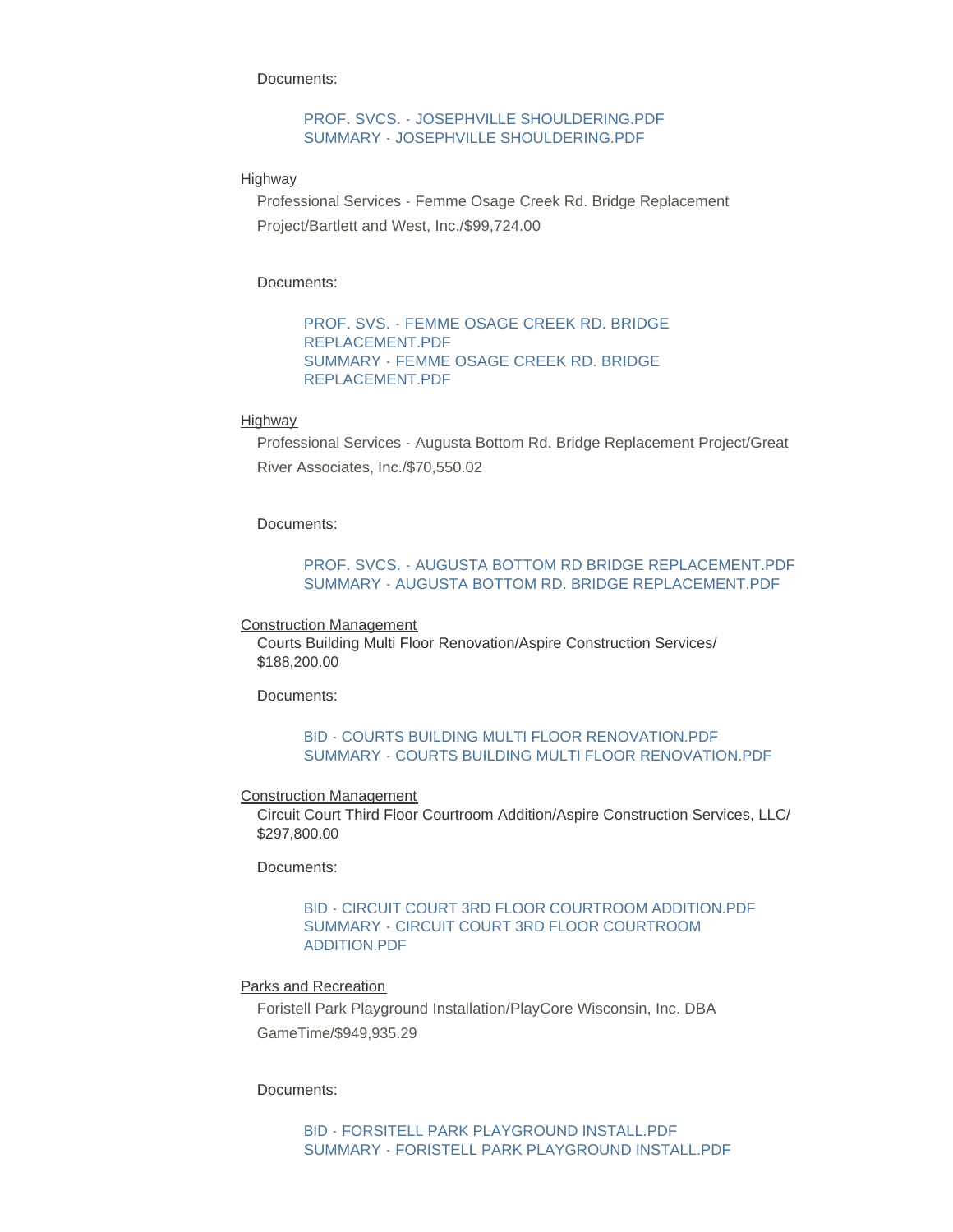# **Approval of Nominations/Appointments**

Board of Equalization John Matlick/re-appointment/term expires 1-30-2025

Documents:

#### [APPT. - BOARD OF EQUALIZATION.PDF](https://www.sccmo.org/AgendaCenter/ViewFile/Item/10518?fileID=31407)

#### Community and Children's Resource Board

Kenneth Dobbins/city of Lake St. Louis/re-appointment/term expires 12-31- 2024

Matthew Pirtle/city of St. Charles/re-appointment/term expires 12-31-2024

Larry Marty/city of St. Charles/re-appointment/term expires 12-31-2024

Documents:

#### [APPTS. - COMMUNITY AND CHILDRENS RESOURCE BOARD.PDF](https://www.sccmo.org/AgendaCenter/ViewFile/Item/10519?fileID=31408)

### **Miscellaneous**

**Registrar** Record Destruction Request/Assessor's Office

Documents:

#### [MISC. - RECORD DESTRUCTION REQUEST ASSESSOR.PDF](https://www.sccmo.org/AgendaCenter/ViewFile/Item/10524?fileID=31458)

### **Registrar** Record Destruction Request/Finance

#### Documents:

#### [MISC. - RECORD DESTRUCTION REQUEST FINANCE.PDF](https://www.sccmo.org/AgendaCenter/ViewFile/Item/10525?fileID=31457)

#### **Registrar**

Record Destruction Request/Office of Public Information, Emergency Communications and Executive Office

#### Documents:

## MISC. - RECORD DESTRUCTION REQUEST OFFICE OF PUBLIC [INFORMATION, EMERGENCY COMMUNICATIONS AND EXECUTIVE](https://www.sccmo.org/AgendaCenter/ViewFile/Item/10528?fileID=31469)  OFFICE.PDF

#### **Registrar**

Record Destruction Request/Election Authority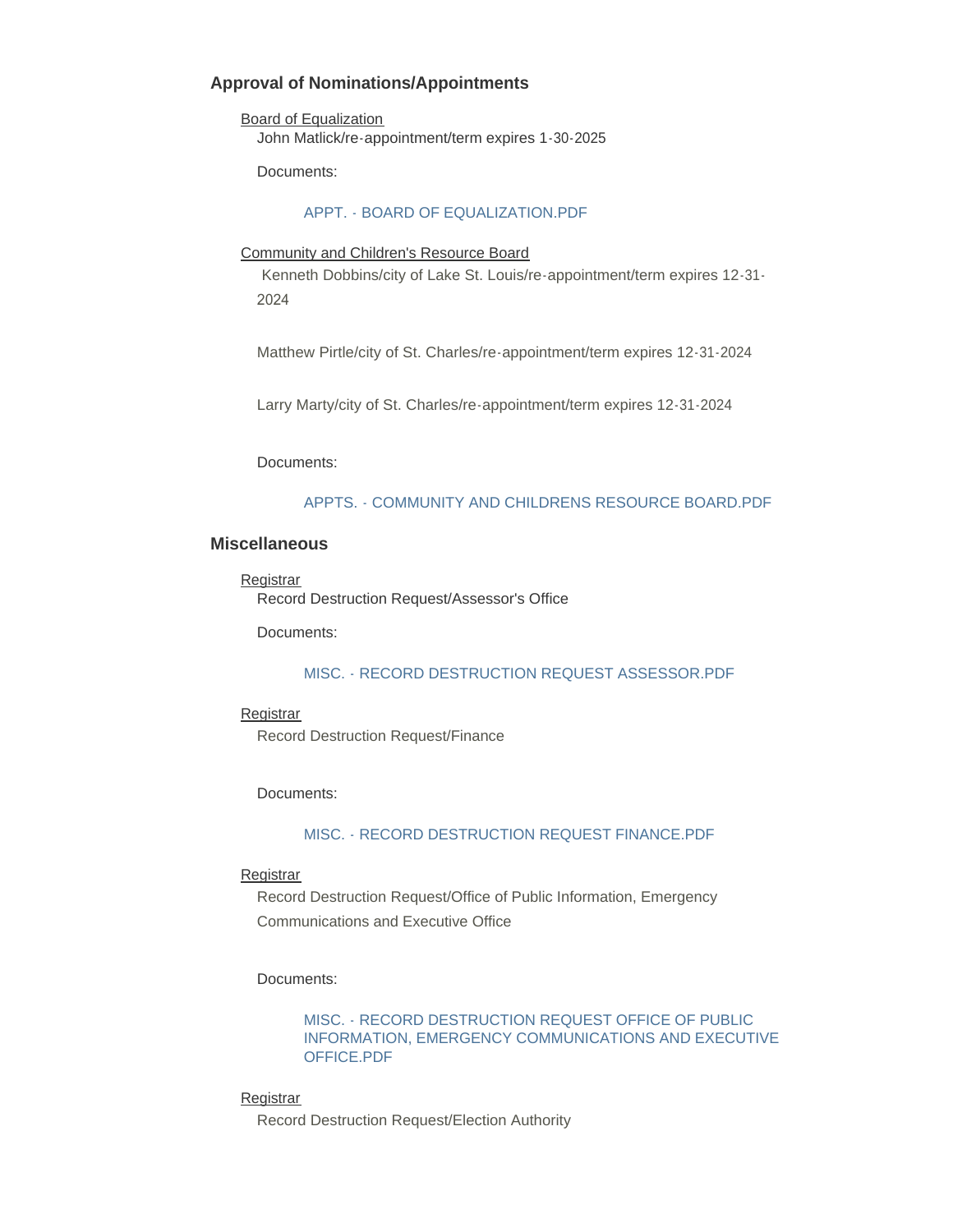Documents:

### [MISC. - RECORD DESTRUCTION REQUEST ELECTION](https://www.sccmo.org/AgendaCenter/ViewFile/Item/10529?fileID=31470)  AUTHORITY.PDF

## RESOLUTIONS

## **Resolution No. 22-01**

Supporting the proposed redesignation of the St. Louis area to "attainment" status regarding air quality standards

Documents:

## [RESOLUTION NO. 22-01.PDF](https://www.sccmo.org/AgendaCenter/ViewFile/Item/10539?fileID=31488)

## BILLS FOR FINAL PASSAGE

### **Bill No. 5036**

Receipt of an Election Efficiency Grant from MO Secretary of State and amending Ordinance 21-096 for a supplemental appropriation for the Election Authority Fund budget

#### Documents:

[BILL NO. 5036.PDF](https://www.sccmo.org/AgendaCenter/ViewFile/Item/10507?fileID=31263) [SUMMARY - BILL NO. 5036.PDF](https://www.sccmo.org/AgendaCenter/ViewFile/Item/10507?fileID=31264)

## **Bill No. 5037**

Professional Services Agreement w/ US Attorney's Office in conjunction w/ MO Hwy. Patrol/Mohsen Pasha

Documents:

[BILL NO. 5037.PDF](https://www.sccmo.org/AgendaCenter/ViewFile/Item/10508?fileID=31265)

### **Bill No. 5038**

Professional Services Agr. w/ US Attorney's Office in conjunction w/ MO Hwy. Patrol/Nino Przulj

Documents:

### [BILL NO. 5038.PDF](https://www.sccmo.org/AgendaCenter/ViewFile/Item/10509?fileID=31266)

## **Bill No. 5039**

Professional Services Agr. w/ US Attorney's Office in conjunction w/ MO Hwy. Patrol/Samantha Reitz

Documents: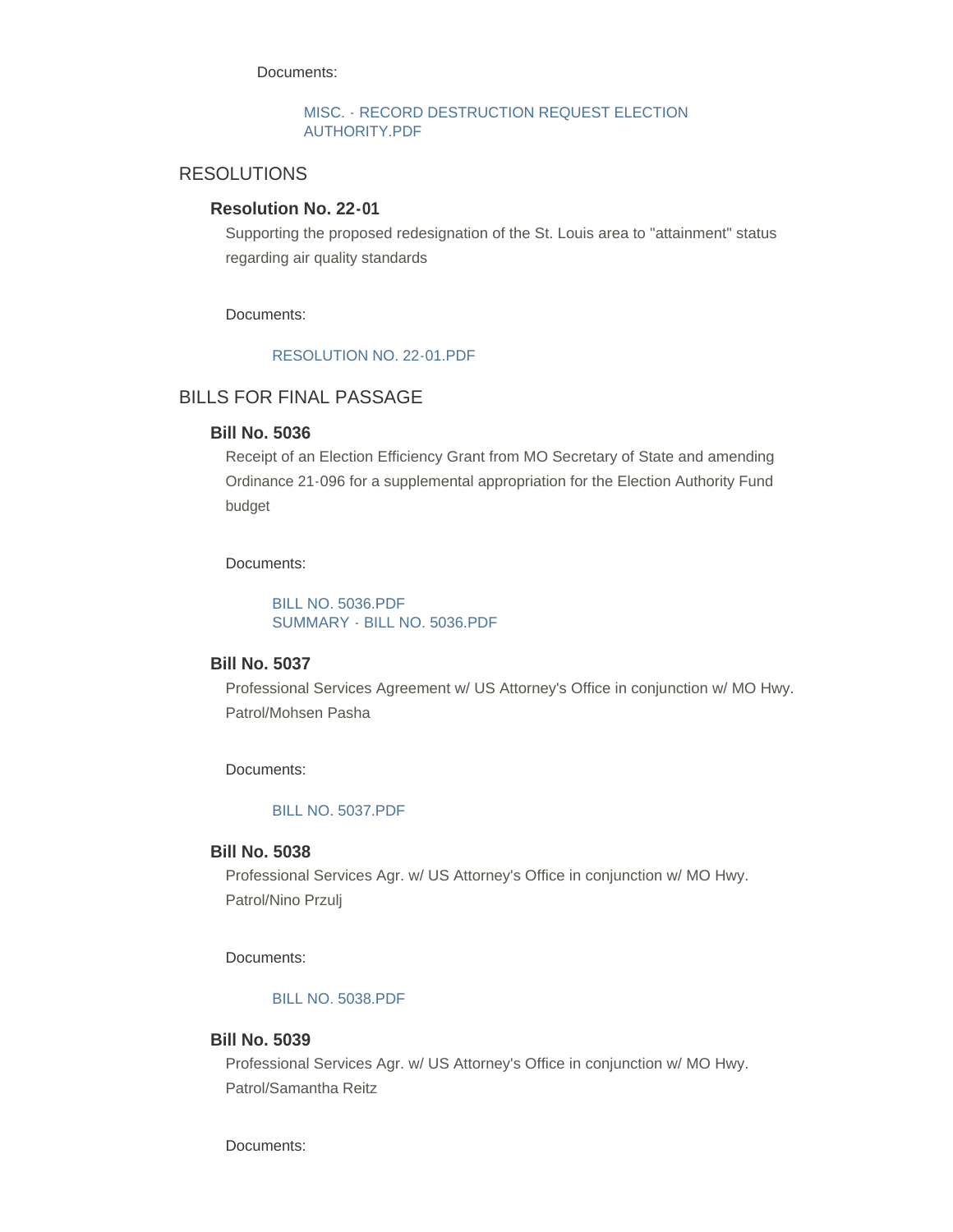#### [BILL NO. 5039.PDF](https://www.sccmo.org/AgendaCenter/ViewFile/Item/10510?fileID=31267)

### **Bill No. 5040**

Authorizing the Critical Incident Response Team Memorandum of Understanding

Documents:

[BILL NO. 5040.PDF](https://www.sccmo.org/AgendaCenter/ViewFile/Item/10511?fileID=31268) [SUMMARY - BILL NO. 5040.PDF](https://www.sccmo.org/AgendaCenter/ViewFile/Item/10511?fileID=31269)

## BILLS FOR INTRODUCTION

## **Bill No. 5041**

2nd Amendment to agreement with Wentzville for West Meyer Road Phase 3

Documents:

[BILL NO. 5041.PDF](https://www.sccmo.org/AgendaCenter/ViewFile/Item/10531?fileID=31478) [SUMMARY - BILL NO. 5041.PDF](https://www.sccmo.org/AgendaCenter/ViewFile/Item/10531?fileID=31479)

## **Bill No. 5042**

CMAQ agreement with MHTC funding traffic signal optimization on Mexico Rd.

Documents:

[BILL NO. 5042.PDF](https://www.sccmo.org/AgendaCenter/ViewFile/Item/10532?fileID=31480) [SUMMARY - BILL NO. 5042.PDF](https://www.sccmo.org/AgendaCenter/ViewFile/Item/10532?fileID=31481)

## **Bill No. 5043**

CMAQ agreement with MHTC funding traffic signal optimization on Muegge Rd.

Documents:

[BILL NO. 5043.PDF](https://www.sccmo.org/AgendaCenter/ViewFile/Item/10533?fileID=31482) [SUMMARY - BILL NO. 5043.PDF](https://www.sccmo.org/AgendaCenter/ViewFile/Item/10533?fileID=31483)

### **Bill No. 5044**

Agreement with the city of O'Fallon funding the N. Cool Springs Bridge replacement

Documents:

[BILL NO. 5044.PDF](https://www.sccmo.org/AgendaCenter/ViewFile/Item/10534?fileID=31484) [SUMMARY - BILL NO. 5044.PDF](https://www.sccmo.org/AgendaCenter/ViewFile/Item/10534?fileID=31485)

## TABLED BILLS

#### **Bill No. 4990**

Vacating a portion of Neustaedter Rd. south of its intersection with Peruque Creek Rd. (Tabled 9-13-21)